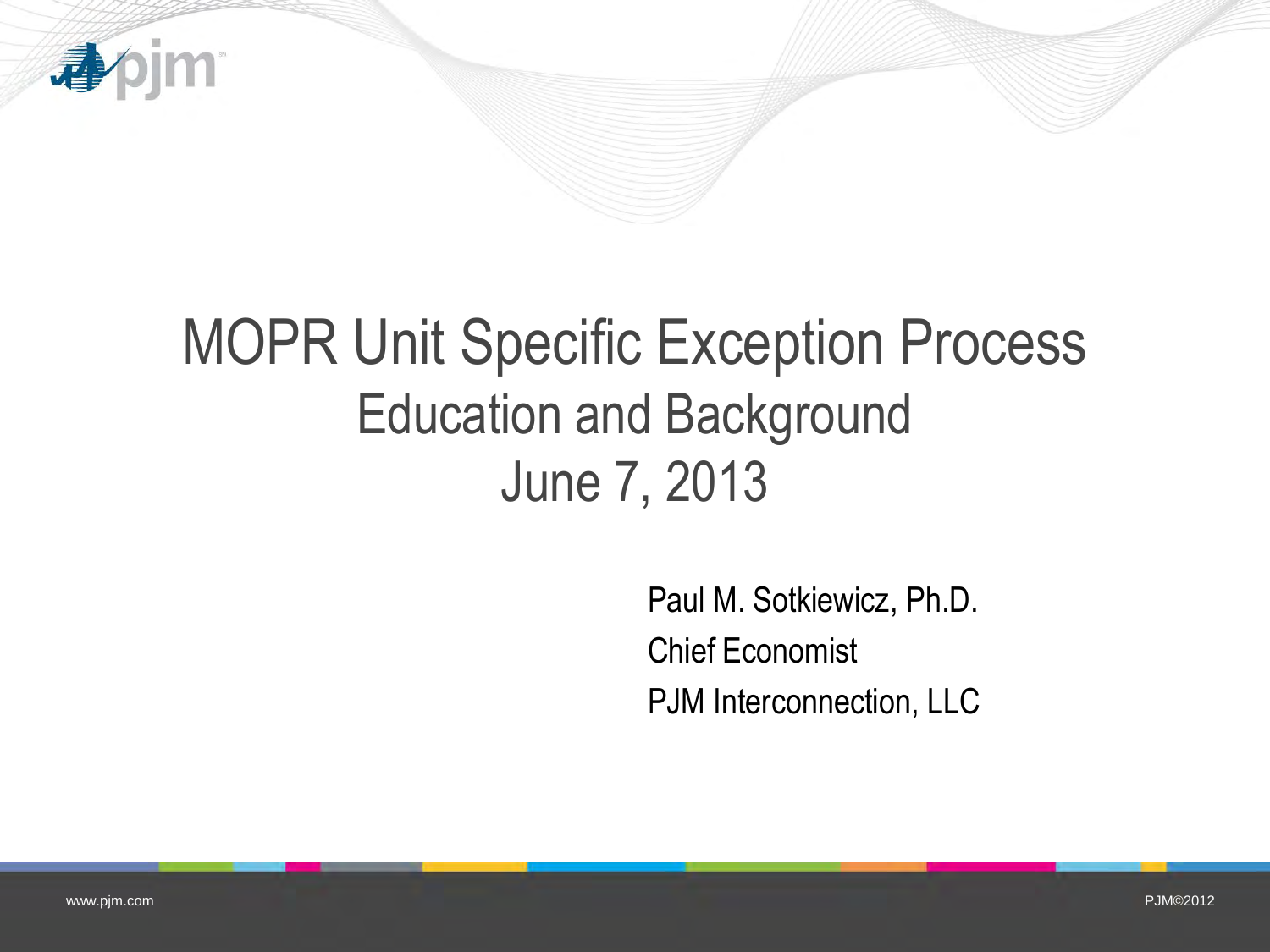

Summary of MOPR Effective February 5, 2013

- The MOPR process approved by FERC
	- Sets a default screen at 100% of Net CONE
	- Allows for Competitive Entry and Self Supply Exemptions to MOPR
	- FERC ordered retention for an exception process that allows a new entrant to show to the IMM and PJM that it has verifiably lower costs and/or higher expected net revenues than the screen based solely from PJM markets
	- Requires full documentation by sellers requesting the exception from the MOPR screen price
	- Process has been carried over from what had already been in place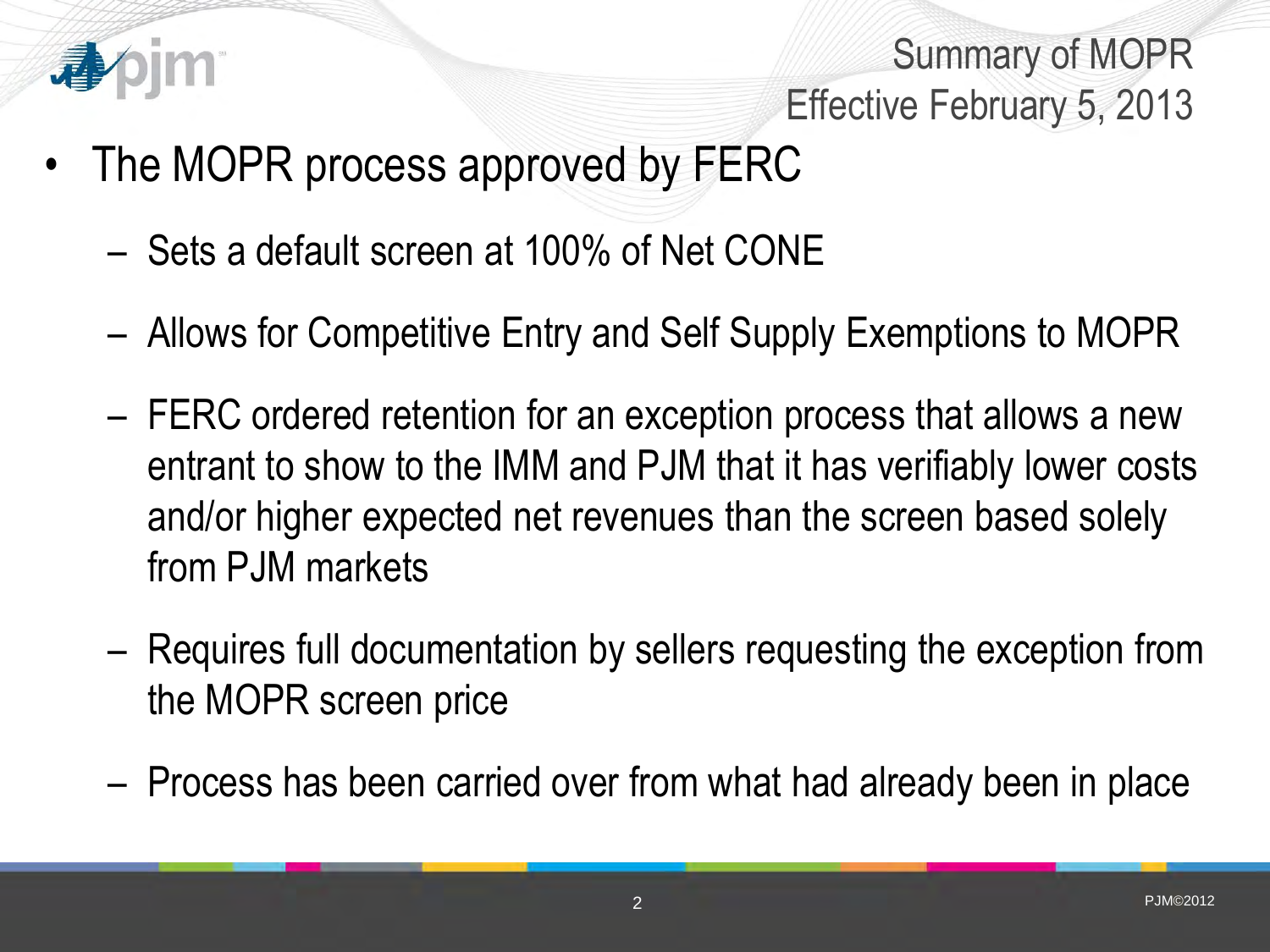

Burden of proof for MOPR Exception: Previous Provision

- Demonstration of lower costs 5.14(h)(5)(iii)
	- "based on competitive cost advantages relative to the costs estimated for subsection (4), including, without limitation, competitive cost advantages resulting from the Capacity Market Seller's business model, financial condition, tax status, access to capital or other similar conditions affecting the applicant's costs…"
	- "demonstrate that claimed cost advantages or sources of net revenue that are irregular or anomalous, that do not reflect arm'slength transactions, or that are not in the ordinary course of the Capacity Market Seller's business are consistent with the standards of this subsection."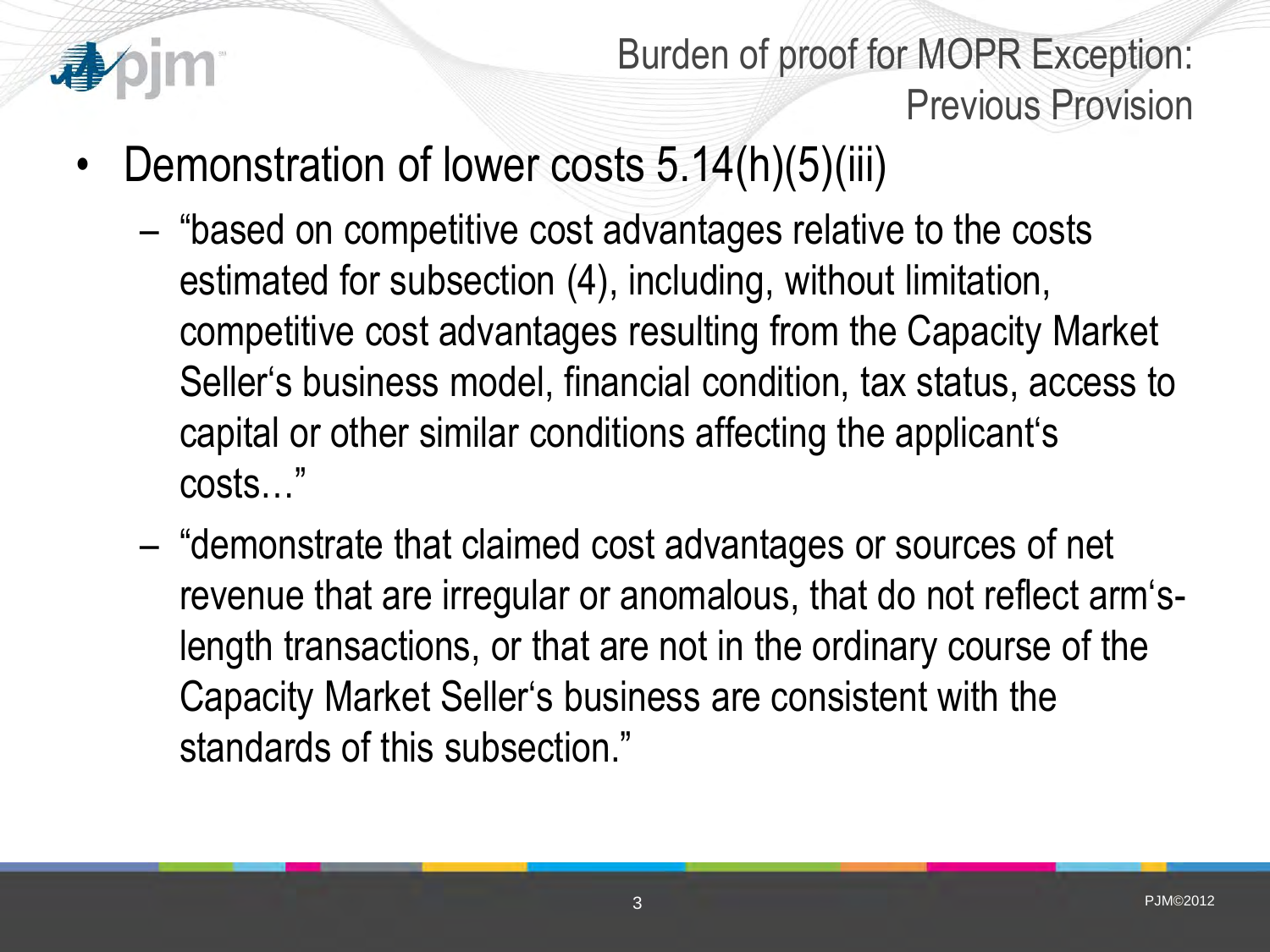

Burden of Proof for MOPR Exception: New Provision Effective Feb 5, 2013

- Demonstration of lower costs 5.14(h)(8)(iii)
	- A Sell Offer evaluated under the Unit-Specific Exception shall be permitted if the information provided reasonably demonstrates that the Sell Offer's competitive, costbased, fixed, net cost of new entry is below the MOPR Floor Offer Price, based on competitive cost advantages relative to the costs implied by the MOPR Floor Offer Price, including, without limitation, competitive cost advantages resulting from the Capacity Market Seller's business model, financial condition, tax status, access to capital or other similar conditions affecting the applicant's costs, or based on net revenues that are reasonably demonstrated hereunder to be higher than those implied by the MOPR Floor Offer Price. Capacity Market Sellers shall be asked to demonstrate that claimed cost advantages or sources of net revenue that are irregular or anomalous, that do not reflect arm's-length transactions, or that are not in the ordinary course of the Capacity Market Seller's business are consistent with the standards of this subsection. Failure to adequately support such costs or revenues so as to enable the Office of the Interconnection to make the determination required in this section will result in denial of a Unit-Specific Exception hereunder by the Office of the Interconnection.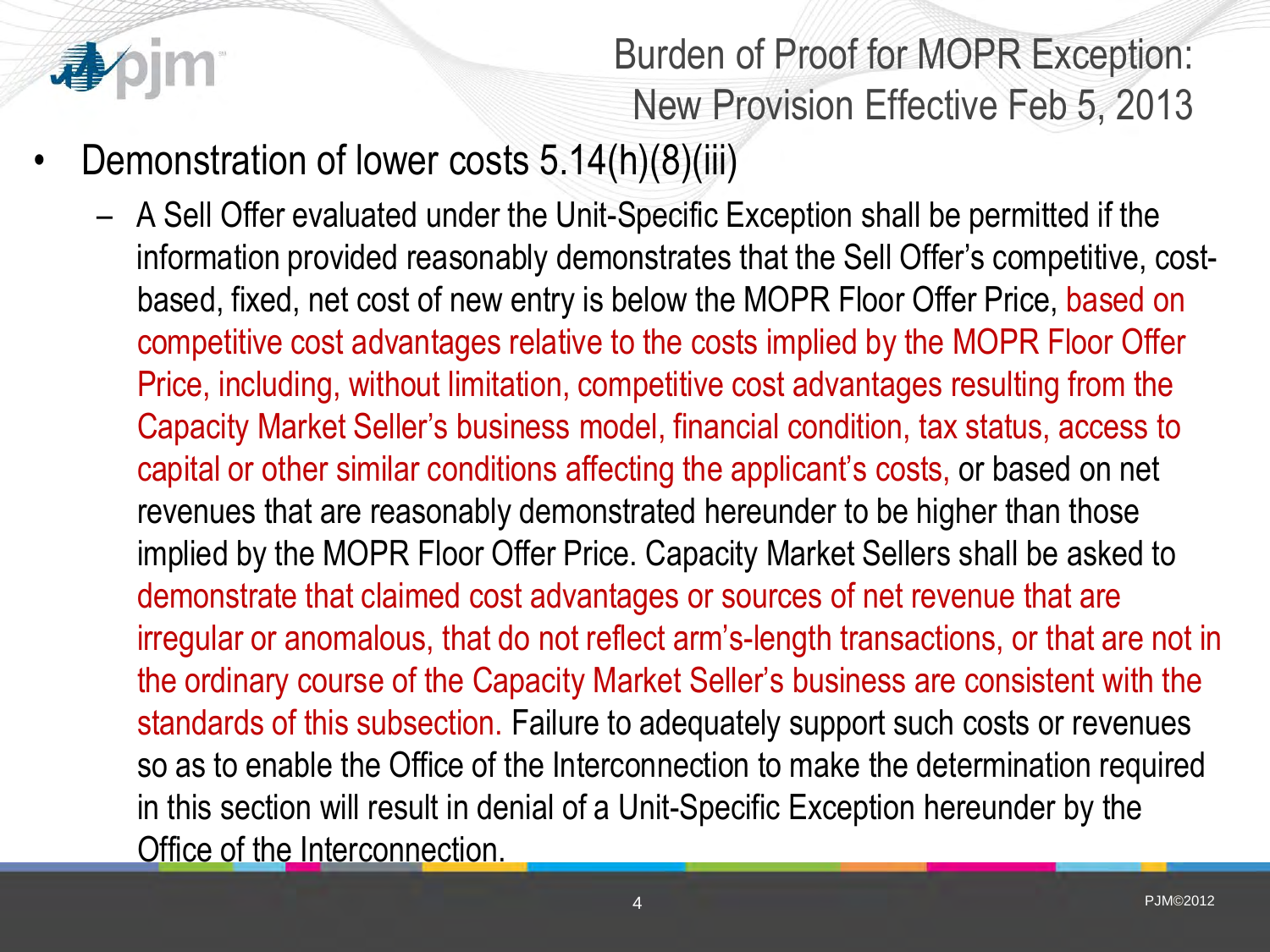

Showing of Lower Costs for MOPR Exception: New Provision Effective Feb 5, 2013…Same as Previous

- Demonstration of lower costs 5.14(h)(8)(ii)
	- Estimates of costs or revenues shall be supported at a level of detail comparable to the cost and revenue estimates used to support the Net Asset Class Cost of New Entry established under this section 5.14(h). As more fully set forth in the PJM Manuals, supporting documentation for project costs may include, as applicable and available, a complete project description; environmental permits; vendor quotes for plant or equipment; evidence of actual costs of recent comparable projects; bases for electric and gas interconnection costs and any cost contingencies; bases and support for property taxes, insurance, operations and maintenance ("O&M") contractor costs, and other fixed O&M and administrative or general costs; financing documents for construction–period and permanent financing or evidence of recent debt costs of the seller for comparable investments; and the bases and support for the claimed capitalization ratio, rate of return, cost-recovery period, inflation rate, or other parameters used in financial modeling.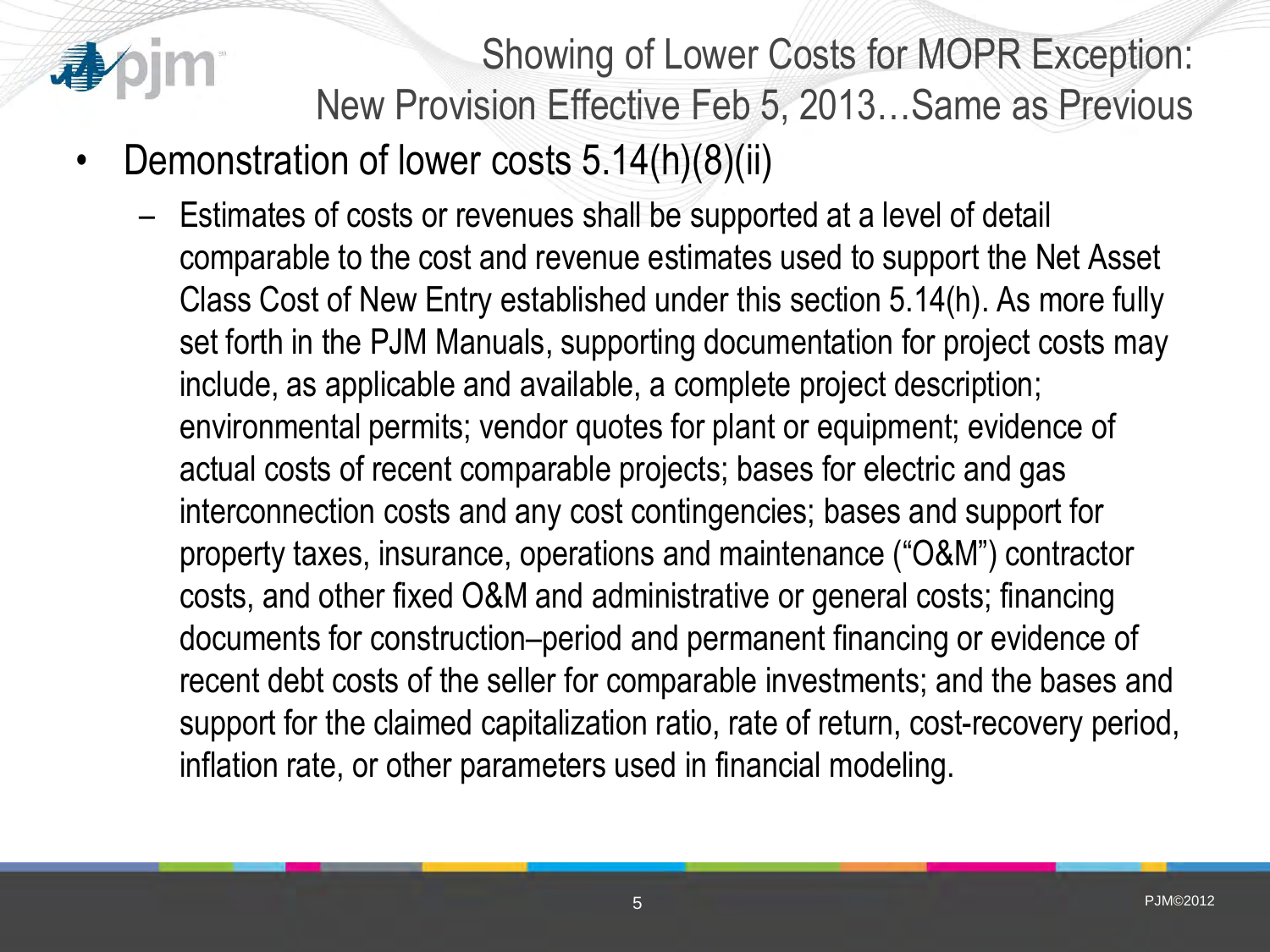

Showing of Lower Costs for MOPR Exception: New Provision…continued

- Demonstration of lower costs 5.14(h)(8)(ii)
	- Such documentation also shall identify and support any sunk costs that the Capacity Market Seller has reflected as a reduction to its Sell Offer. The request shall include a certification, signed by an officer of the Capacity Market Seller, that the claimed costs accurately reflect, in all material respects, the seller's reasonably expected costs of new entry and that the request satisfies all standards for a Unit-Specific Exception hereunder.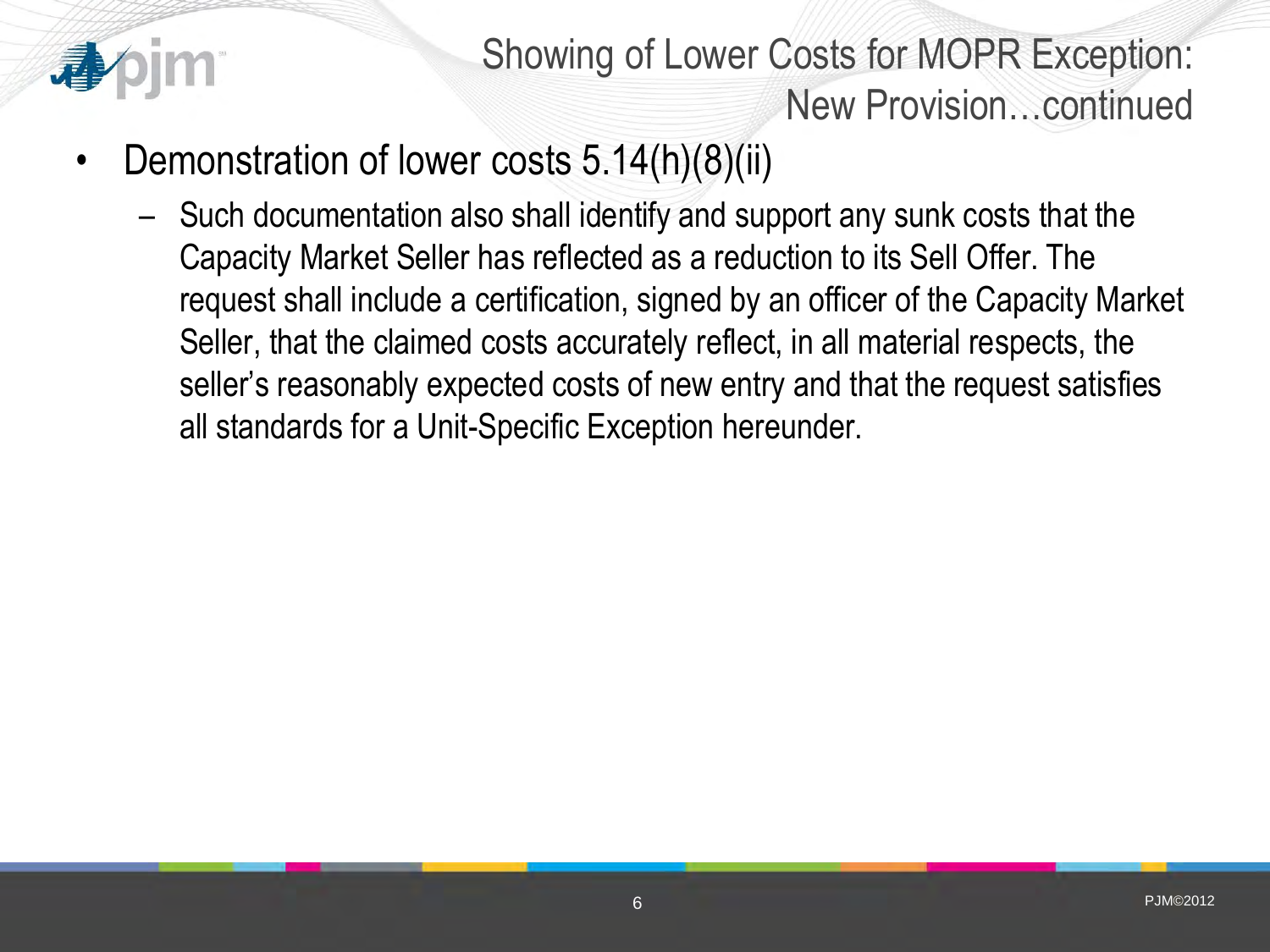

Net Energy Revenues for a MOPR exception: Previous Provision

- Expected net energy market revenue 5.14(h)(5)(ii)
	- "The request also shall identify all revenue sources relied upon in the Sell Offer to offset the claimed fixed costs…the Capacity Market Seller may rely upon forecasts of competitive electricity prices in the PJM Region based on well defined models that include fully documented estimates of future fuel prices, variable operation and maintenance expenses, energy demand, emissions allowance prices, and expected environmental or energy policies that affect the seller's forecast of electricity prices in such region, employing input data from sources readily available to the Office of the Interconnection and the Market Monitoring Unit."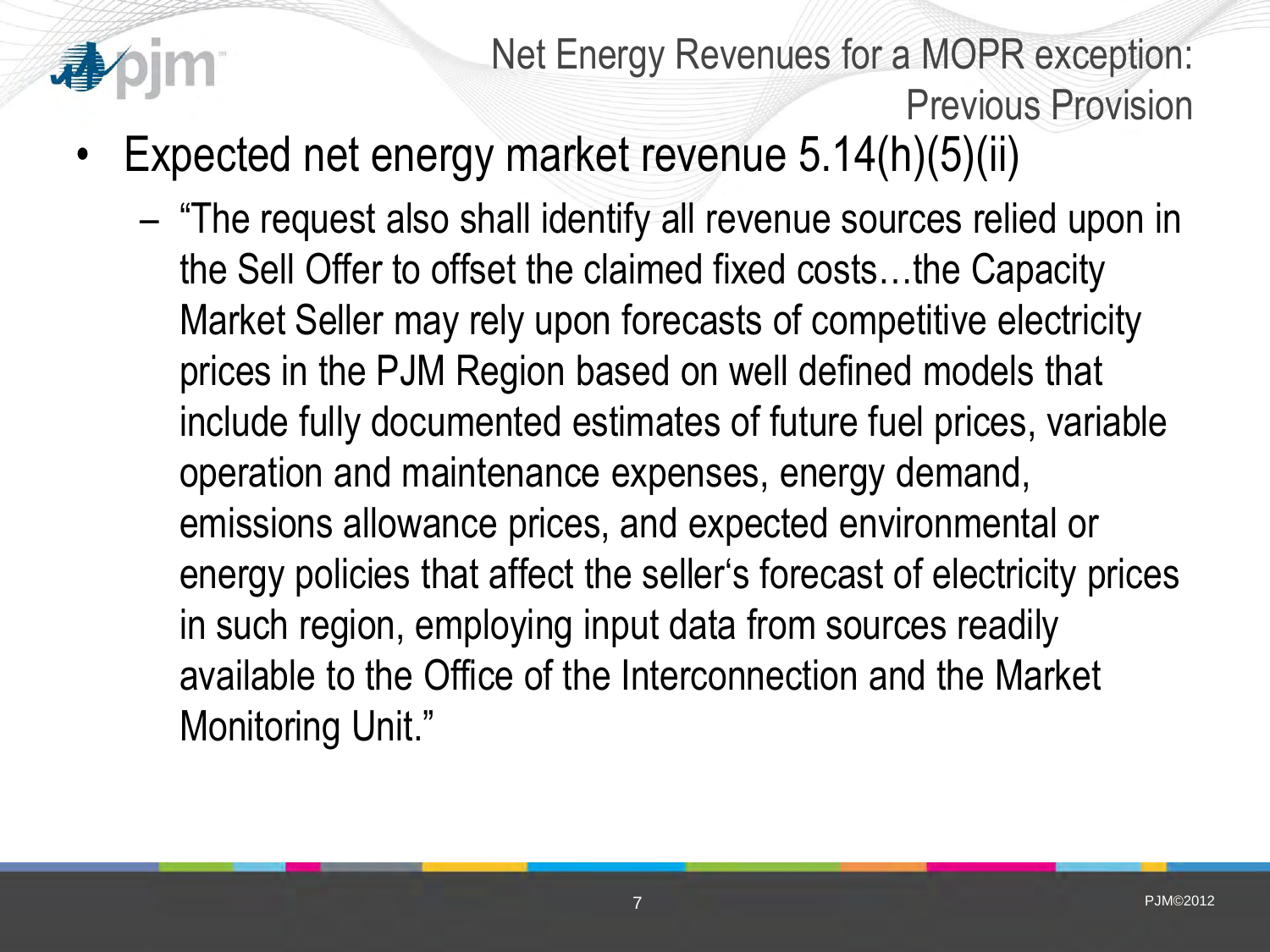

Net Energy Revenues for a MOPR exception: New Provision Effective Feb 5, 2013

- Expected net energy market revenue 5.14(h)(8)(ii)
	- The request also shall identify all revenue sources relied upon in the Sell Offer to offset the claimed fixed costs, including, without limitation, long-term power supply contracts, tolling agreements, or tariffs on file with state regulatory agencies, and shall demonstrate that such offsetting revenues are consistent, over a reasonable time period identified by the Capacity Market Seller, with the standard prescribed above. In making such demonstration, the Capacity Market Seller may rely upon forecasts of competitive electricity prices in the PJM Region based on well defined models that include fully documented estimates of future fuel prices, variable operation and maintenance expenses, energy demand, emissions allowance prices, and expected environmental or energy policies that affect the seller's forecast of electricity prices in such region, employing input data from sources readily available to the public. Documentation for net revenues also may include, as available and applicable, plant performance and capability information, including heat rate, start-up times and costs, forced outage rates, planned outage schedules, maintenance cycle, fuel costs and other variable operations and maintenance expenses, and ancillary service capabilities.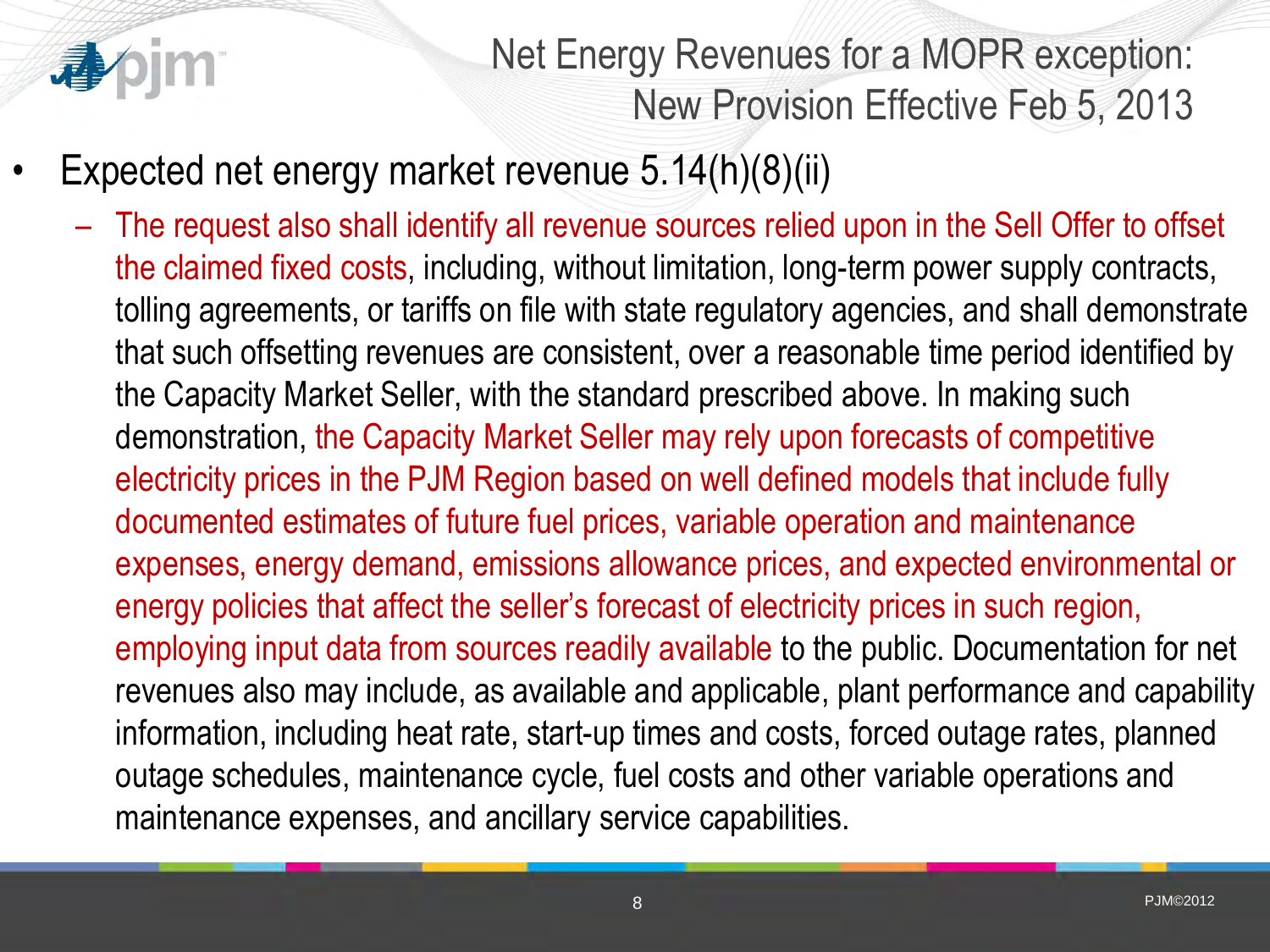

#### Evaluating the Exception Requests

- Evaluating reasonableness through the benchmarking of key cost and revenue parameters that could lead to demonstrably lower net costs
	- Actual total capital costs based upon the Brattle CONE study and estimates from EIA
	- Cost of equity and cost of debt based upon latest publicly available information and using work from Brattle in the CONE study
	- NYMEX/CME forward curves for power and gas to get a sense of revenues in the future delivery year
	- Inflation from the difference between inflation protected and normal treasuries
	- Resale or salvage value in residual and sunk costs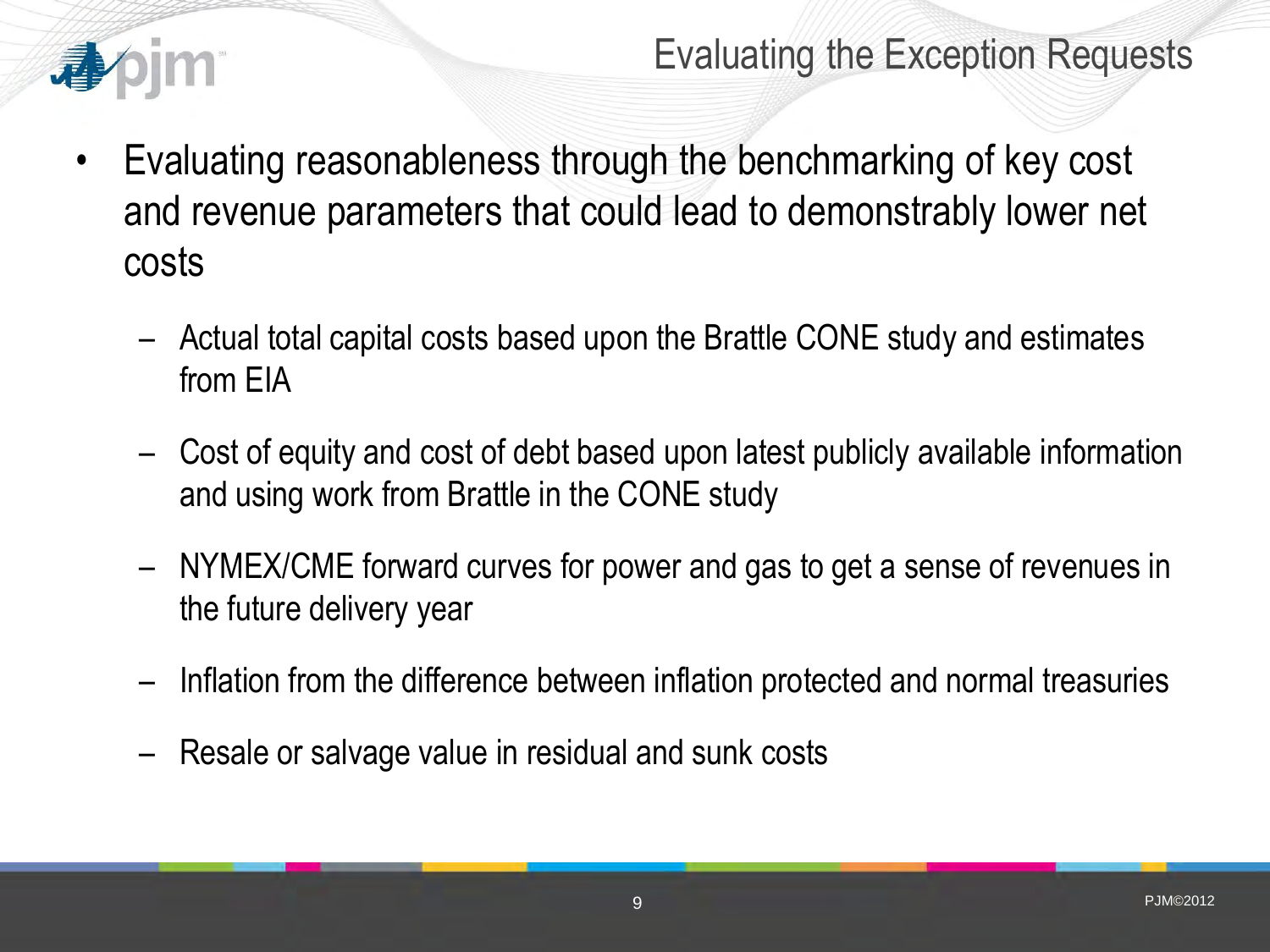

### Differences in CONE between Screen and Brattle for the 2012 BRA

| <b>Combined Cycle</b>                                                   |                       |                       |                       |                       |                       |
|-------------------------------------------------------------------------|-----------------------|-----------------------|-----------------------|-----------------------|-----------------------|
|                                                                         | <b>CONE</b><br>Area 1 | <b>CONE</b><br>Area 2 | <b>CONE</b><br>Area 3 | <b>CONE</b><br>Area 4 | <b>CONE</b><br>Area 5 |
| 2015/2016 BRA CONE, escalated<br>by Handy Whitman Index, \$/MW-<br>Year | \$179,456             | \$158,587             | \$167,663             | \$158,587             | \$158,587             |
| 2011 Brattle CONE                                                       | \$168,100             | \$147,500             | \$162,100             | \$161,800             | \$143,800             |
| <b>MOPR Screen CONE - Brattle</b><br>CONE (\$/MW-year)                  | \$11,356              | \$11,087              | \$5,563               | $-$ \$3,213           | \$14,787              |
| <b>MOPR Screen CONE - Brattle</b><br>CONE (\$/MW-day) ICAP              | \$31.03               | \$30.29               | \$15.20               | (\$8.78)              | \$40.40               |
| <b>MOPR Screen CONE - Brattle</b><br>CONE (\$/MW-day) UCAP              | \$32.97               | \$32.19               | \$16.15               | (\$9.33)              | \$42.93               |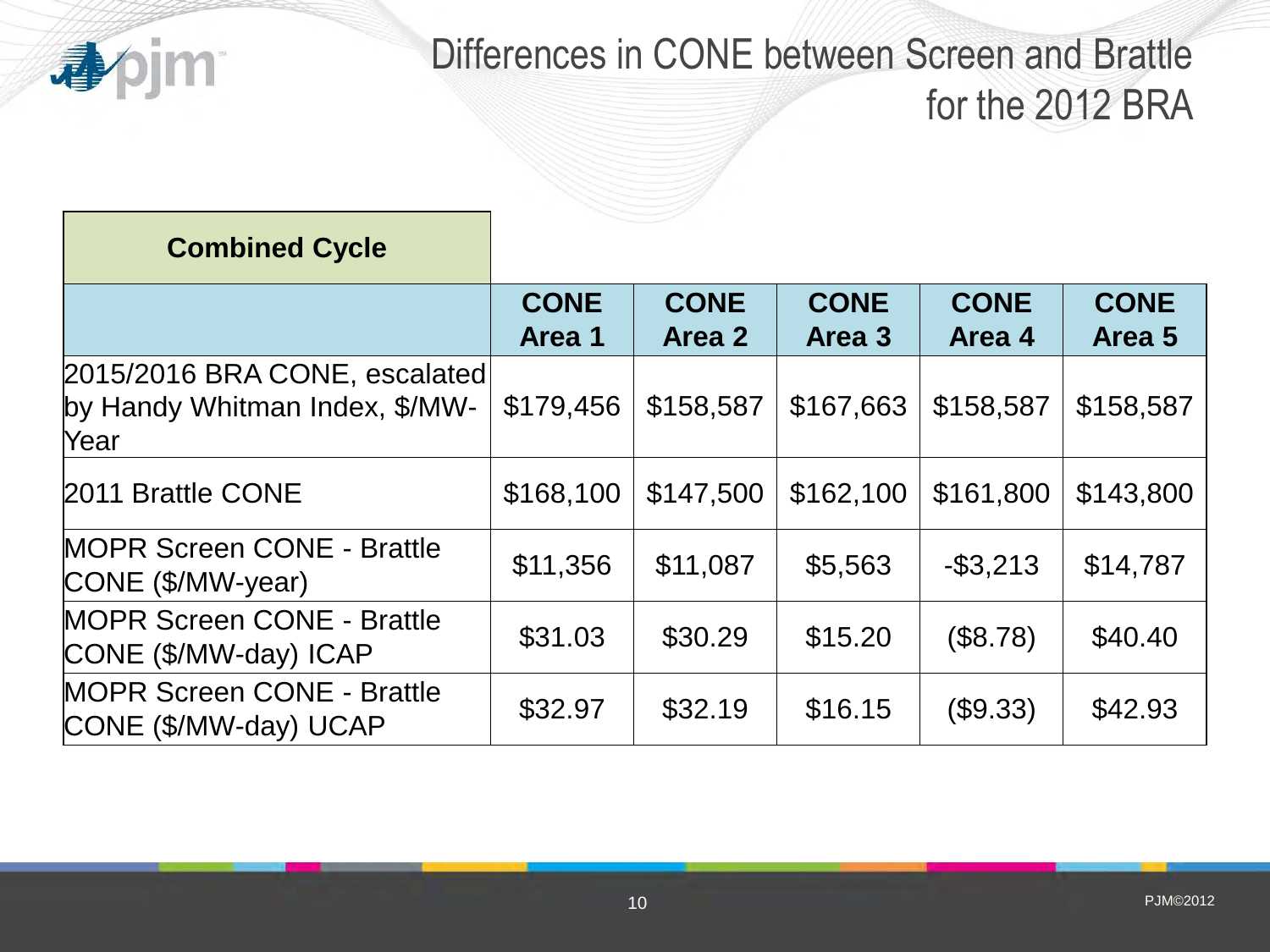

### 20 Year Treasury Bond Yields for 2012 BRA



# About 150 basis points lower than was used for the Brattle CONE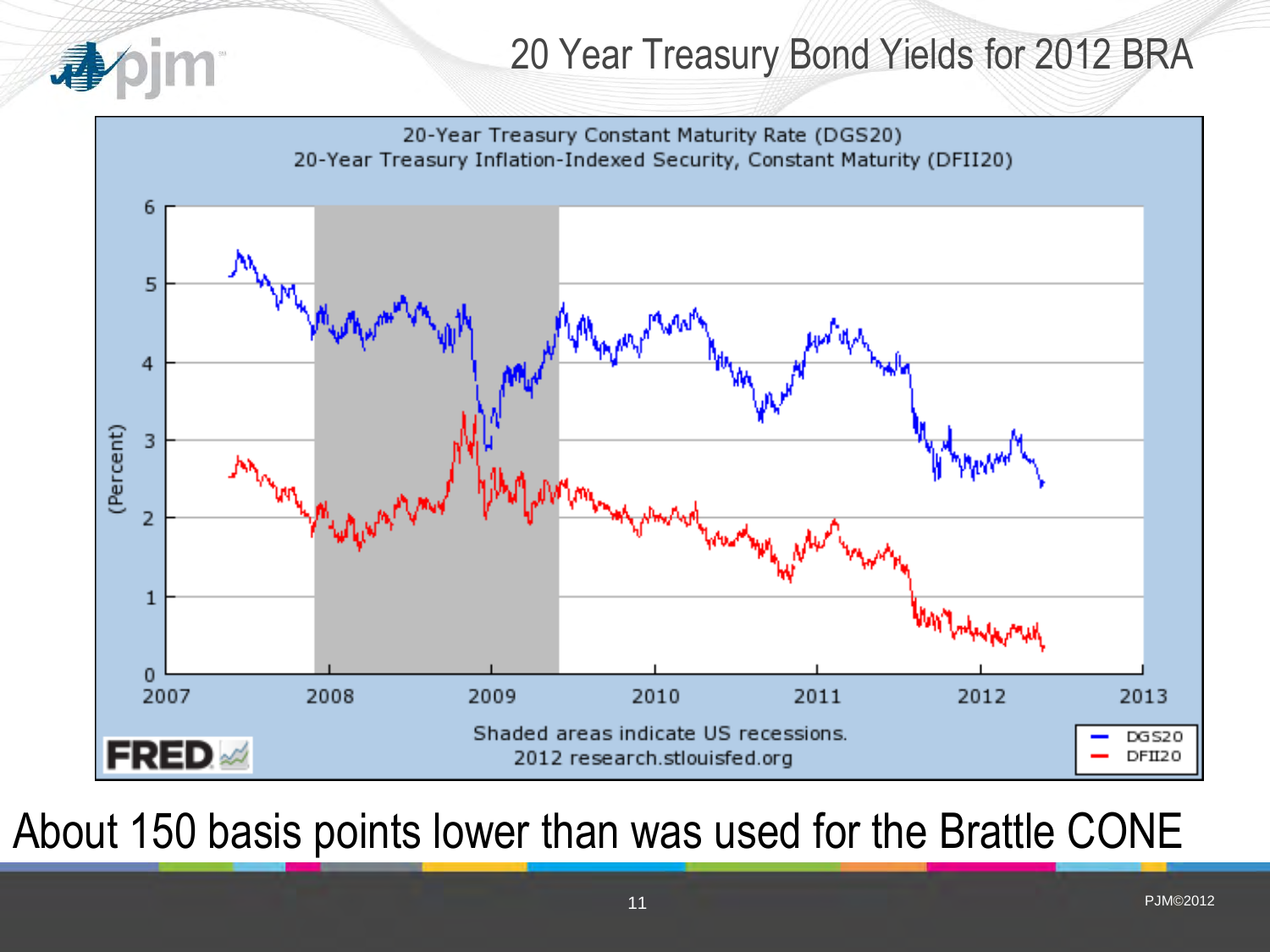



## About 150-200 basis points lower than was used for 2008 CONE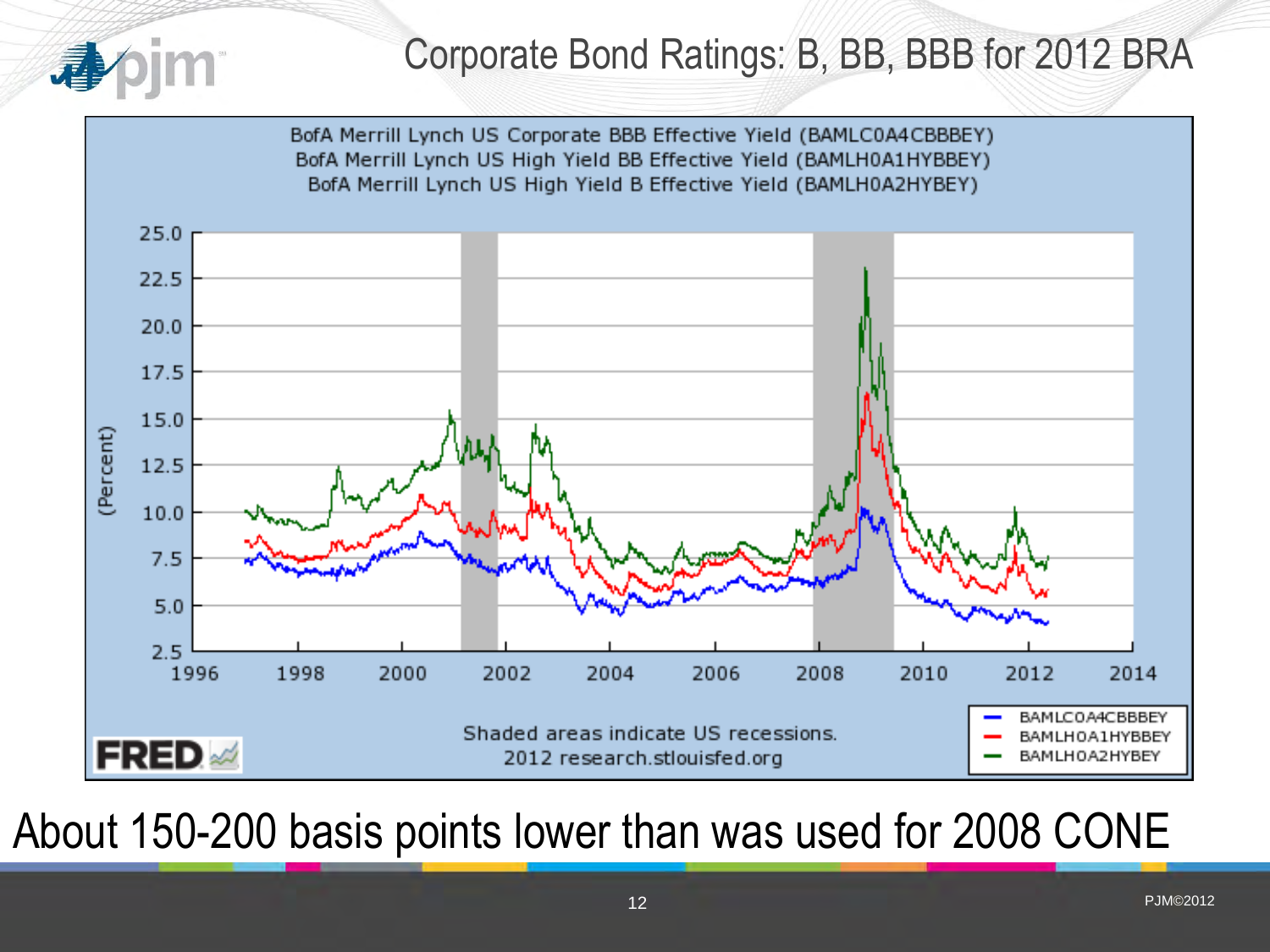**Cost of Financing Declined between Brattle Study and 2012 BRA** 

|                                 | <b>Brattle</b> |        |
|---------------------------------|----------------|--------|
|                                 | Apr-11         | Apr-12 |
| Risk Free Rate (20 Yr Treasury) | 4.30%          | 2.75%  |
| <b>Market Risk Premium</b>      | 6.50%          | 6.50%  |
| <b>Market Beta</b>              | 1.23           | 1.23   |
| <b>Cost of Equity</b>           | 12.30%         | 10.75% |
|                                 |                |        |
| Cost of Debt (B rating)         | 8.50%          | 7.20%  |
| Cost of Debt (BB rating)        | 7.00%          | 5.70%  |

Weighted Cost of Debt 8.01% 6.90%

 $D_{\text{max}}(0)$ 

ATWACC 8.50% 7.45% About \$10/MW-day lower for every 30 basis points lower on ATWACC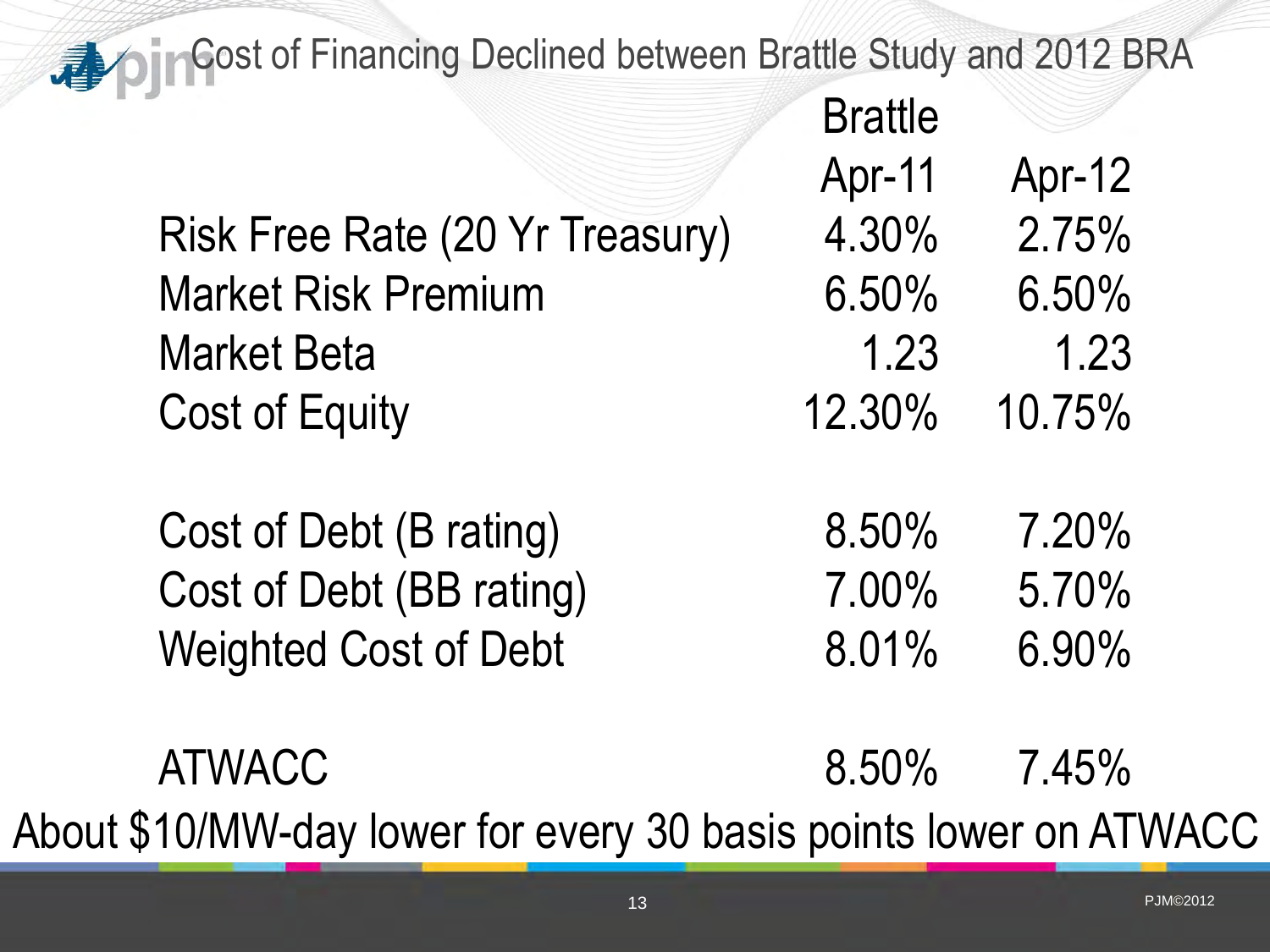Forward Quotes from CME May 25, 2012

|            |       | Month WH Peak WH Off-peak PSEG Basis |      | <b>Pepco Basis</b> | <b>Henry Hub</b> |
|------------|-------|--------------------------------------|------|--------------------|------------------|
| 15-Jun     | 49.84 | 36.15                                | 4.23 | 4.75               | 4.037            |
| $15$ -Jul  | 49.84 | 36.15                                | 4.23 | 4.75               | 4.074            |
| $15 - Aug$ | 49.84 | 36.15                                | 4.23 | 4.75               | 4.094            |
| 15-Sep     | 49.84 | 36.15                                | 4.23 | 4.75               | 4.099            |
| 15-Oct     | 49.84 | 36.15                                | 4.23 | 4.75               | 4.136            |
| 15-Nov     | 49.84 | 36.15                                | 4.23 | 4.75               | 4.228            |
| 15-Dec     | 49.84 | 36.15                                | 4.23 | 4.75               | 4.418            |
| 16-Jan     | 51.86 | 38.17                                | 4.23 | 4.75               | 4.513            |
| 16-Feb     | 51.86 | 38.17                                | 4.23 | 4.75               | 4.482            |
| 16-Mar     | 51.86 | 38.17                                | 4.23 | 4.75               | 4.401            |
| 16-Apr     | 51.86 | 38.17                                | 4.23 | 4.75               | 4.211            |
| 16-May     | 51.86 | 38.17                                | 4.23 | 4.75               | 4.226            |

香

Implied avg. LMP below 2010 and 2011 PJM LW avg. pre-coal retirements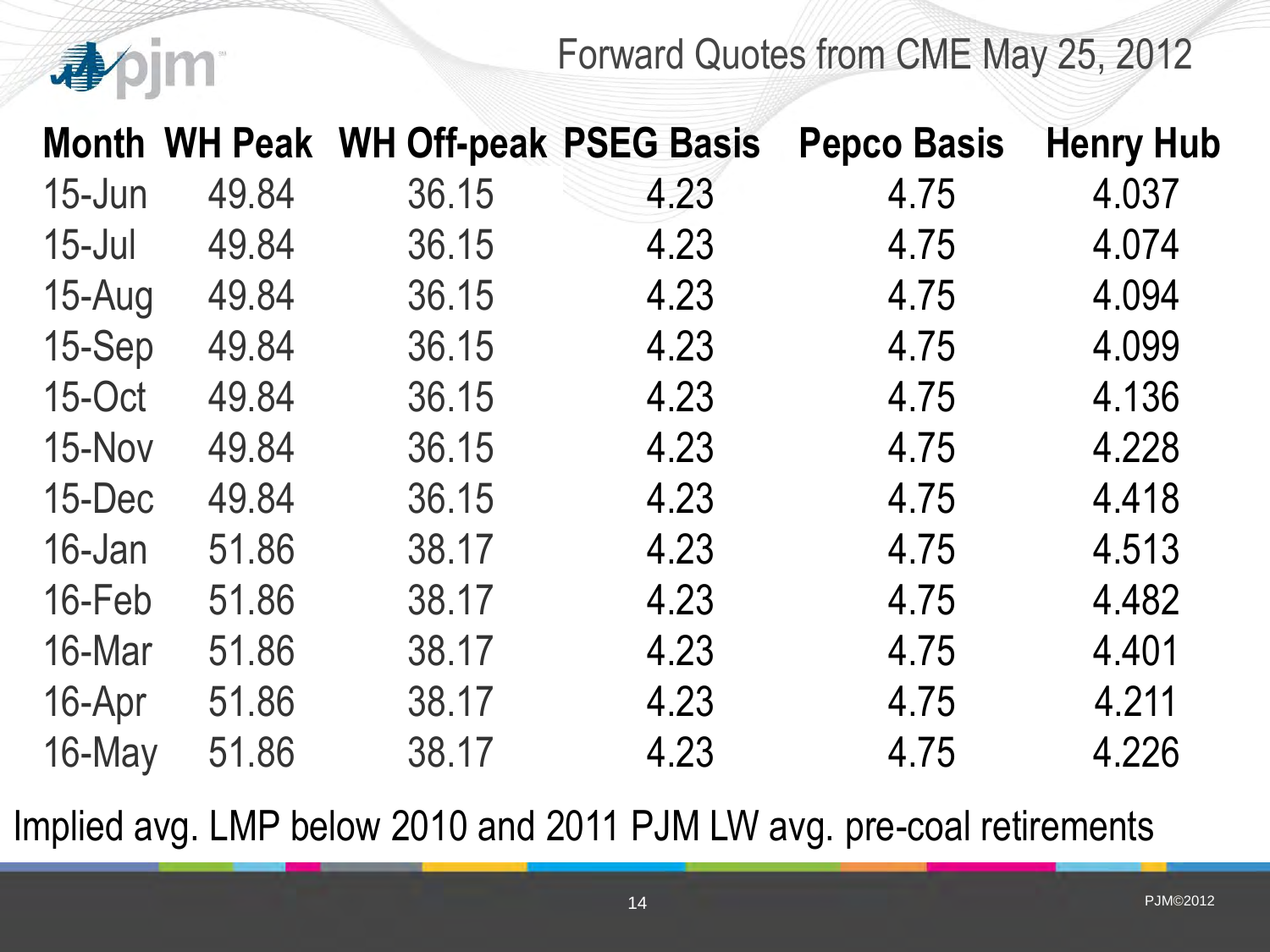

#### Forward Expected Net Revenues vs. Historic

| <b>Combined Cycle</b>                                          |           |           |                                           |
|----------------------------------------------------------------|-----------|-----------|-------------------------------------------|
|                                                                |           |           | <b>CONE Area CONE Area CONE Area</b><br>ე |
| Historic (2009-2011) Net Energy<br>Revenue Offset (\$/MW-Year) | \$83,622  | \$90,814  | \$82,598                                  |
| Forward Looking for 2015/2016 DY<br>using CME (\$/MW-Year)     | \$100,654 | \$102,123 | \$100,654                                 |
| Forward CME - Historic (\$/MW-Year)                            | \$17,032  | \$11,309  | \$18,056                                  |
| Forward CME - Historic (\$/MW-Day)                             | \$46.54   | \$30.90   | \$49.33                                   |

Forward based on CME quotes on May 25, 2012 CC Heat rate of 6.85 mmBtu/MWh VOM \$3.25/MWh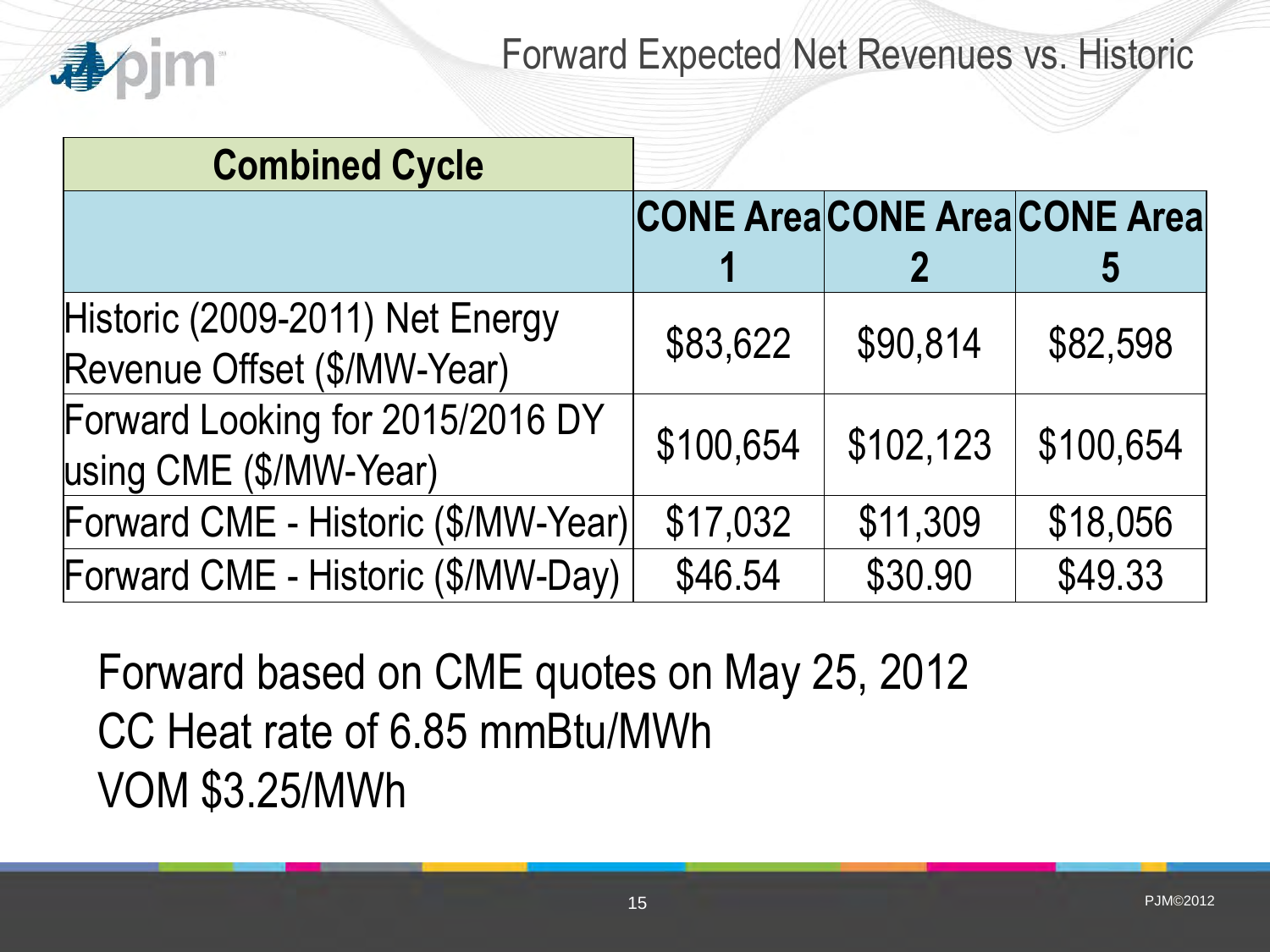

- Exception provision
	- Offers below the screen are permissible if such Sell Offer "*is consistent with the competitive, cost-based, fixed, net cost of new entry were the resource to rely solely on revenues from PJMadministered markets…"* 5.14(h)(8)
	- Note that does not require nominal levelization.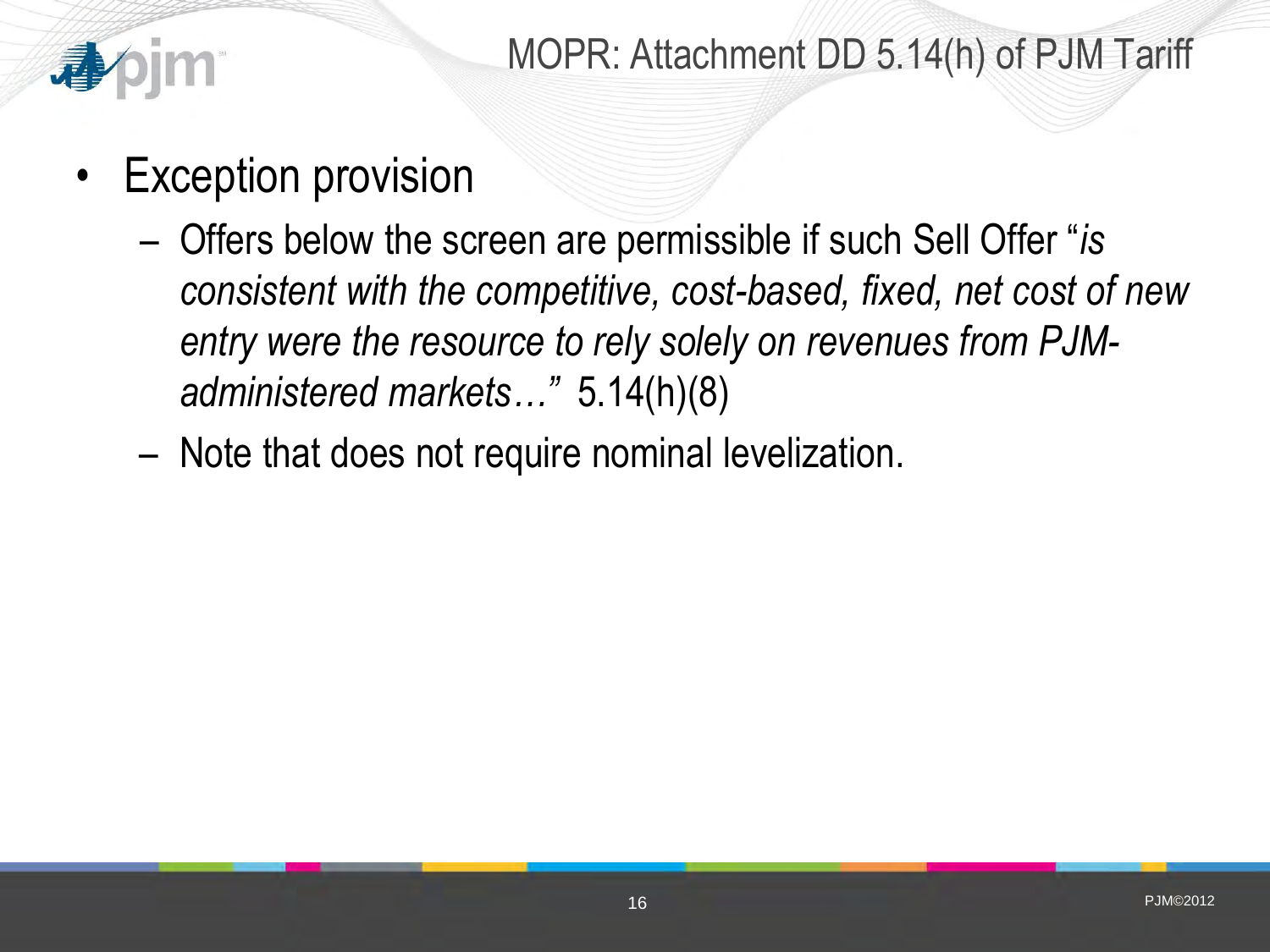

- November 17, 2011 Order at P 26:
	- The MOPR reference values merely establish a screen that determines whether a project sponsor will use the unit-specific, cost-justification review process, as discussed below. Offers above the MOPR reference values, based on Net CONE, are not mitigated. Offers below these MOPR values, however, are not automatically mitigated, as a mitigation determination is subject to the seller availing itself of the unit-specific review process. Thus, we find that using more conservative, prescriptive assumptions for the purposes of calculating the MOPR reference values, while providing for a unit-specific review process, is reasonable.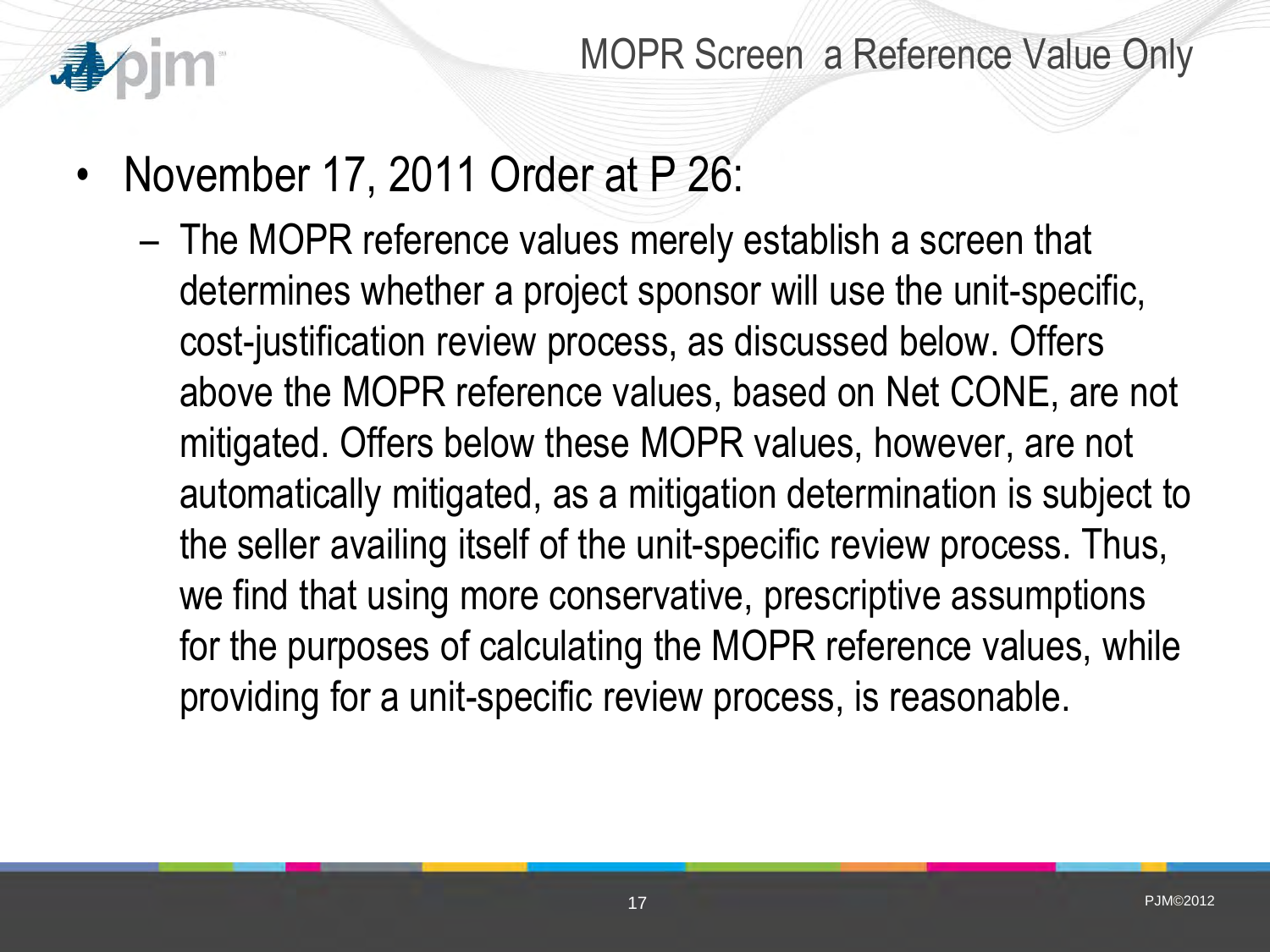

### MOPR Screen Parameters for the 2012 BRA…

| <b>Combined Cycle Used in BRA</b>                                                   |           |                                            |           |
|-------------------------------------------------------------------------------------|-----------|--------------------------------------------|-----------|
|                                                                                     |           | <b>CONE Area 1 CONE Area 2 CONE Area 5</b> |           |
| 2015/2016 BRA CONE, escalated by Handy<br>Whitman Index, \$/MW-Year                 | \$179,456 | \$158,587                                  | \$158,587 |
| Historic (2009-2011) Net Energy Revenue<br>Offset (\$/MW-Year)                      | \$83,622  | \$90,814                                   | \$82,598  |
| Ancillary Services Offset, \$/MW-Year per<br>Tariff                                 | \$3,198   | \$3,198                                    | \$3,198   |
| Net CONE, \$/MW-Day, ICAP Price                                                     | \$253.10  | \$176.43                                   | \$198.88  |
| Net CONE, \$/MW-Day, UCAP Price                                                     | \$268.97  | \$187.50                                   | \$211.35  |
| <b>MOPR Screen Price for Combined Cycle:</b><br>90% Net CONE, \$/MW-Day, UCAP Price | \$242.07  | \$168.75                                   | \$190.22  |